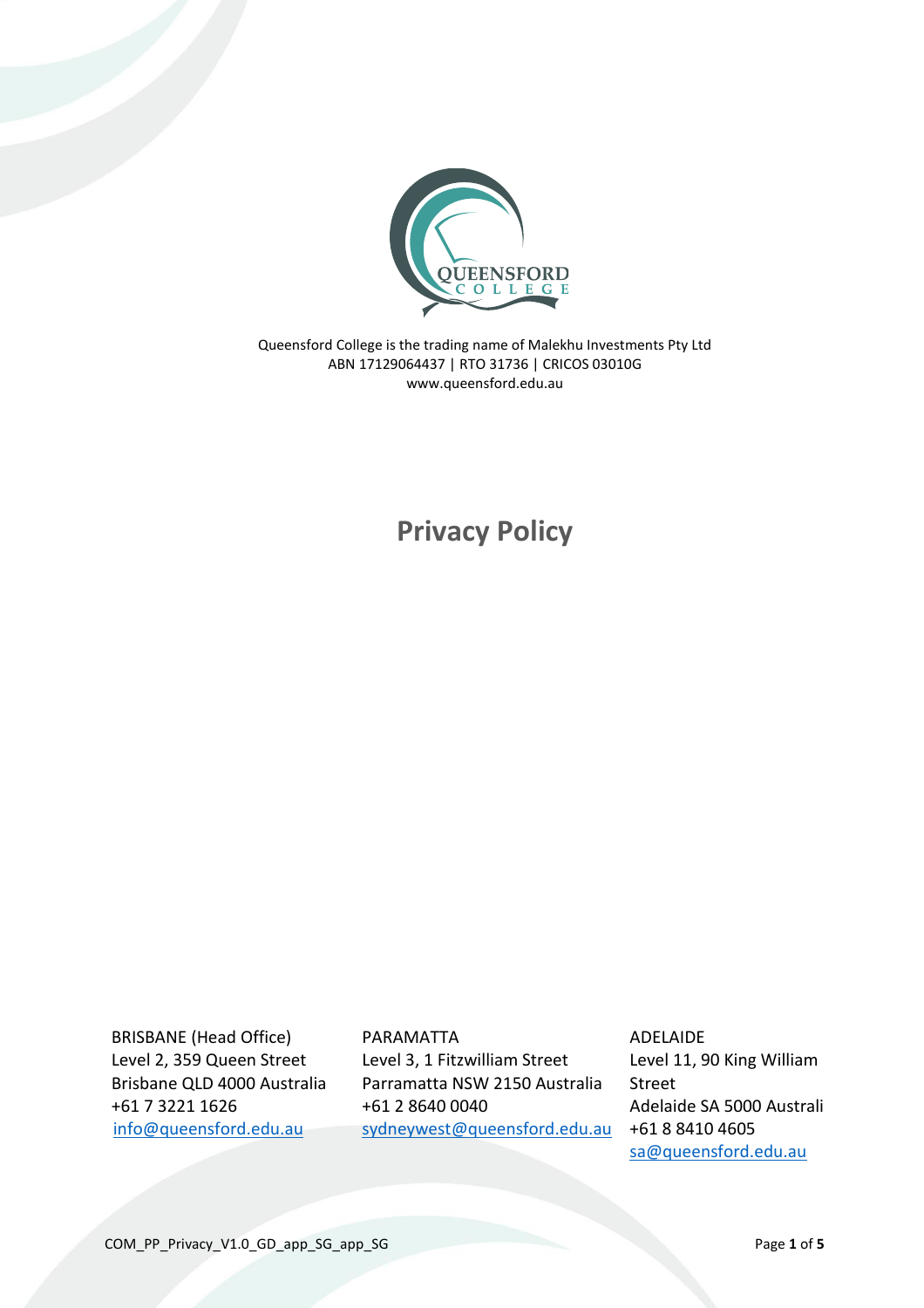## **Version Control**

| Date        | <b>Version</b> | <b>Changes made</b>  | <b>Author</b> |
|-------------|----------------|----------------------|---------------|
| 23 Oct 2018 | $V1.0$ GD      | Released for comment | Gay Doyle     |

# Table of Contents

| $\mathbf{1}$ . |       |  |  |
|----------------|-------|--|--|
| 2.             |       |  |  |
|                | 2.1.  |  |  |
|                |       |  |  |
|                | 2.3.  |  |  |
|                | 2.4.  |  |  |
|                | 2.5.  |  |  |
|                | 2.6.  |  |  |
|                | 2.7.  |  |  |
|                | 2.8.  |  |  |
|                | 2.9.  |  |  |
|                | 2.10. |  |  |
|                |       |  |  |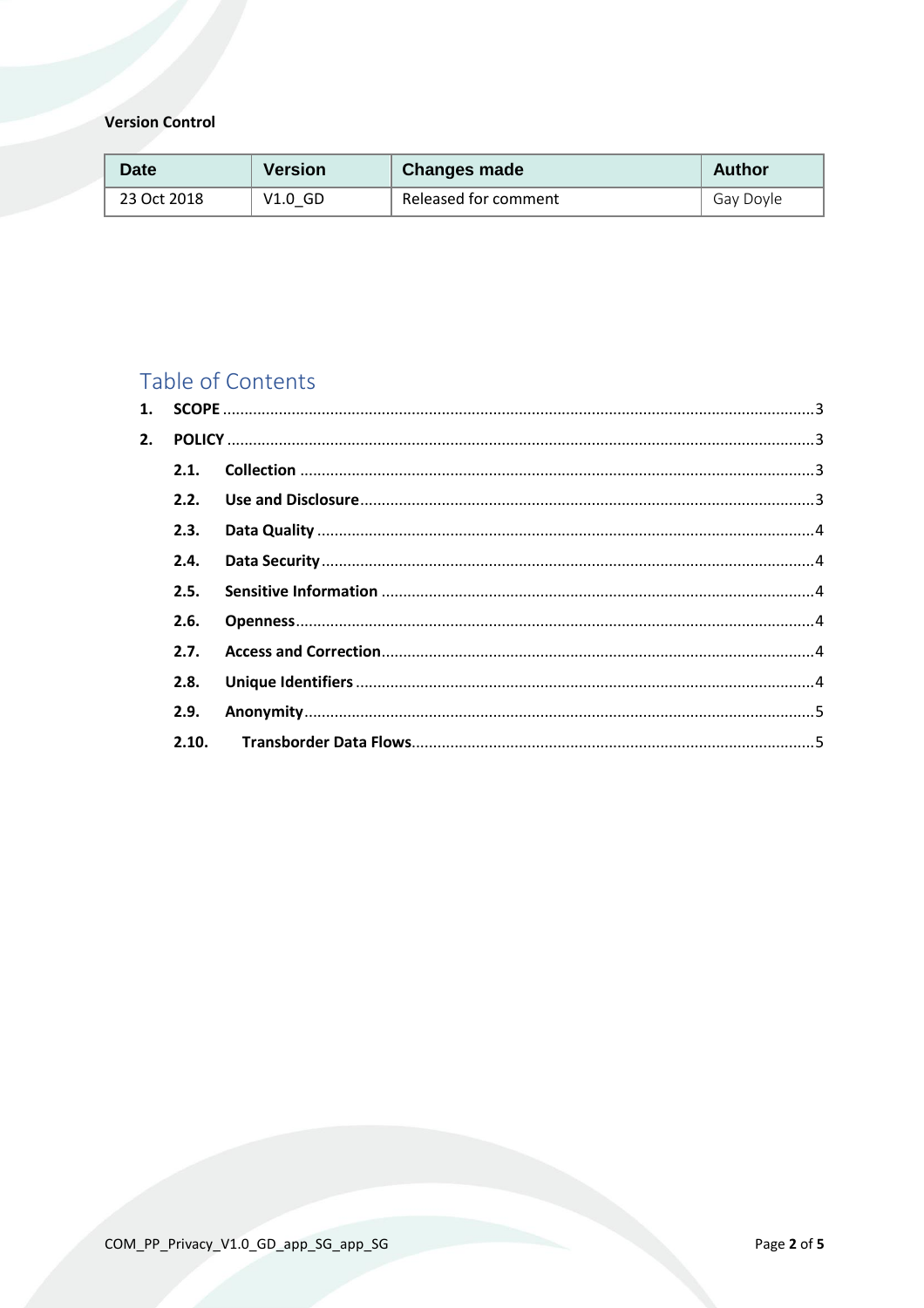# <span id="page-2-0"></span>**1. SCOPE**

Queensford College is committed to ensuring all personal information and data held by the College is managed and protected in line with the Australian Privacy Principle and the Privacy Act 1988, in the collection, use or disclosure of personal information and data.

# <span id="page-2-1"></span>**2. POLICY**

#### <span id="page-2-2"></span>**2.1. Collection**

Queensford College will collect only the information necessary for one or more of its functions. Individuals will be told the purposes for which the information is collected.

Information is collected during enrolment in order to meet our obligations under the ESOS Framework including ESOS Act 2000 and the National Code 2018; to ensure student compliance with the conditions of their visa and their obligations under Australian immigration laws generally. The authority to collect this information is contained in the Education Services for Overseas Students Act 2000, the Education Services for Overseas Students Regulations 2001 and the National Code 2018.

#### <span id="page-2-3"></span>**2.2. Use and Disclosure**

Personal information will not be used or disclosed for a secondary purpose unless:

- the individual has consented to disclosure
- Queensford reasonably believes the disclosure is necessary in relation to serious or lifethreatening circumstances of the individuals or others
- The disclosure is authorised by law
- a prescribed exception applies

Should information be disclosed as per the above, the disclosure will also be noted in the individual's records.

International students should be aware that the information collected may be shared with the Australian Government and designated authorities for their record keeping and visa monitoring, as well as the Tuition Protection Scheme (TPS) and the ESOS Assurance Fund Manager in accordance with the Privacy Act 1988.

This information includes personal and contact details, course enrolment details and changes, fee payment and the circumstances of any suspected breach of student visa conditions.

In other instances, information collected during enrolment can be disclosed without the student's consent where authorised or required by law. ESOS Framework can be found at <https://internationaleducation.gov.au/regulatory-information/pages/regulatoryinformation.aspx>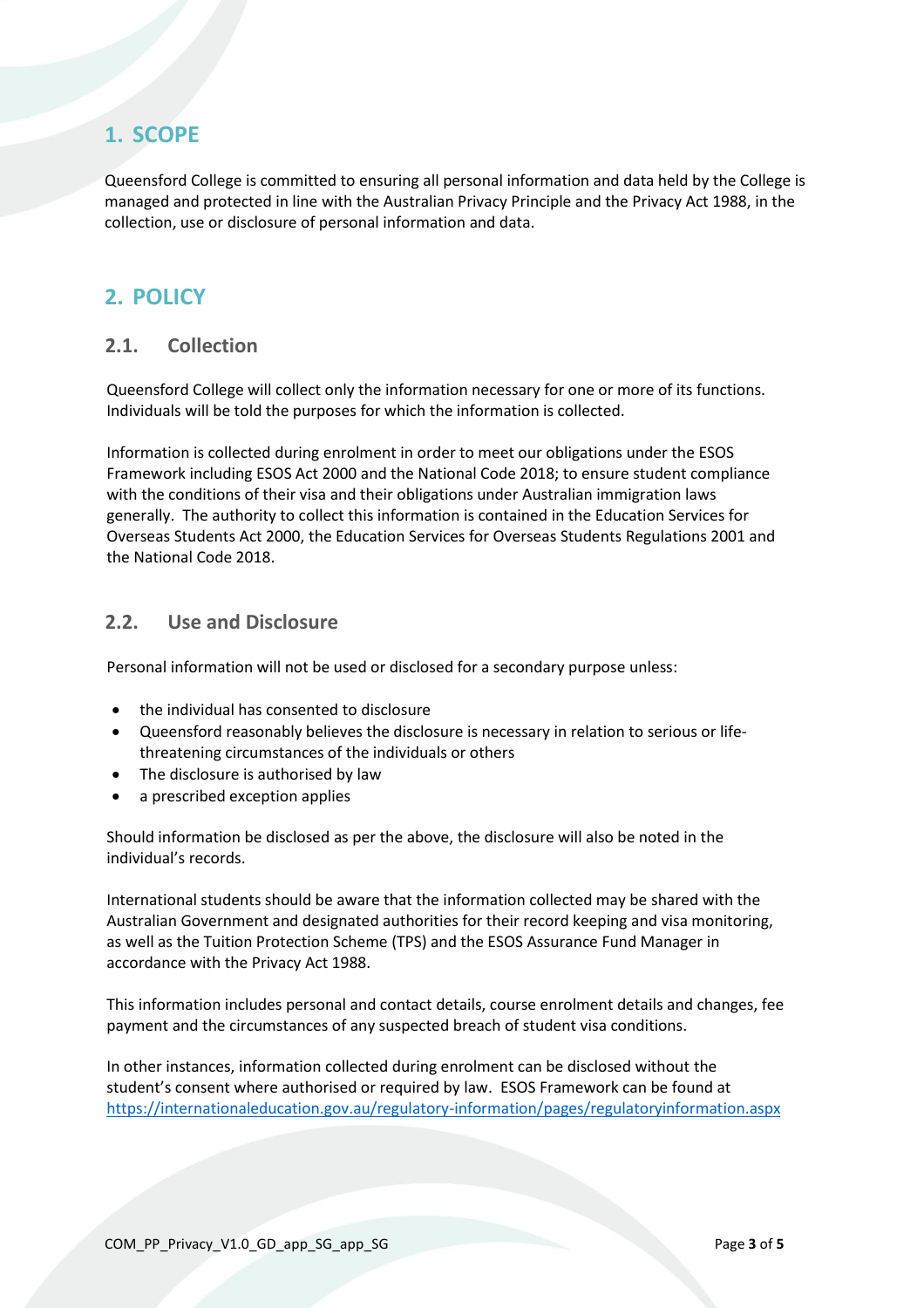## <span id="page-3-0"></span>**2.3. Data Quality**

Queensford College will take all reasonable steps to make sure that the personal information it collects uses or discloses is accurate, complete and up to date.

#### <span id="page-3-1"></span>**2.4. Data Security**

Queensford College will take all reasonable steps to protect the personal information it holds from misuse and loss and from unauthorised access, modification or disclosure. Steps taken include ensuring suitable physical, electronic and administrative processes have been put in place. Authorised staff are also trained in the privacy and security principles for the handling, access, storage, disclosure and management of student information and data.

#### <span id="page-3-2"></span>**2.5. Sensitive Information**

Queensford College will seek the consent of the individual when collecting sensitive information about the individual such as health information, or information about the individual's racial or ethnic background, or criminal record.

#### <span id="page-3-3"></span>**2.6. Openness**

Individuals have the right to access or obtain a copy of their personal information held by Queensford College. Queensford College will document how they manage personal information and when asked by an individual, will explain the information it holds, for what purpose and how it collects, holds, uses and discloses the information, in addition to providing a copy of an individual's personal information if requested.

#### <span id="page-3-4"></span>**2.7. Access and Correction**

Individuals will be given access to the information held except to the extent that prescribed exceptions apply. Queensford College will correct and update inaccurate or out of date information as identified by an individual.

#### <span id="page-3-5"></span>**2.8. Unique Identifiers**

Commonwealth Government identifiers (e.g. Medicare number or tax file number), will only be used for the purposes for which they were issued. Queensford College will not assign unique identifiers except where it is necessary to carry out its functions efficiently.